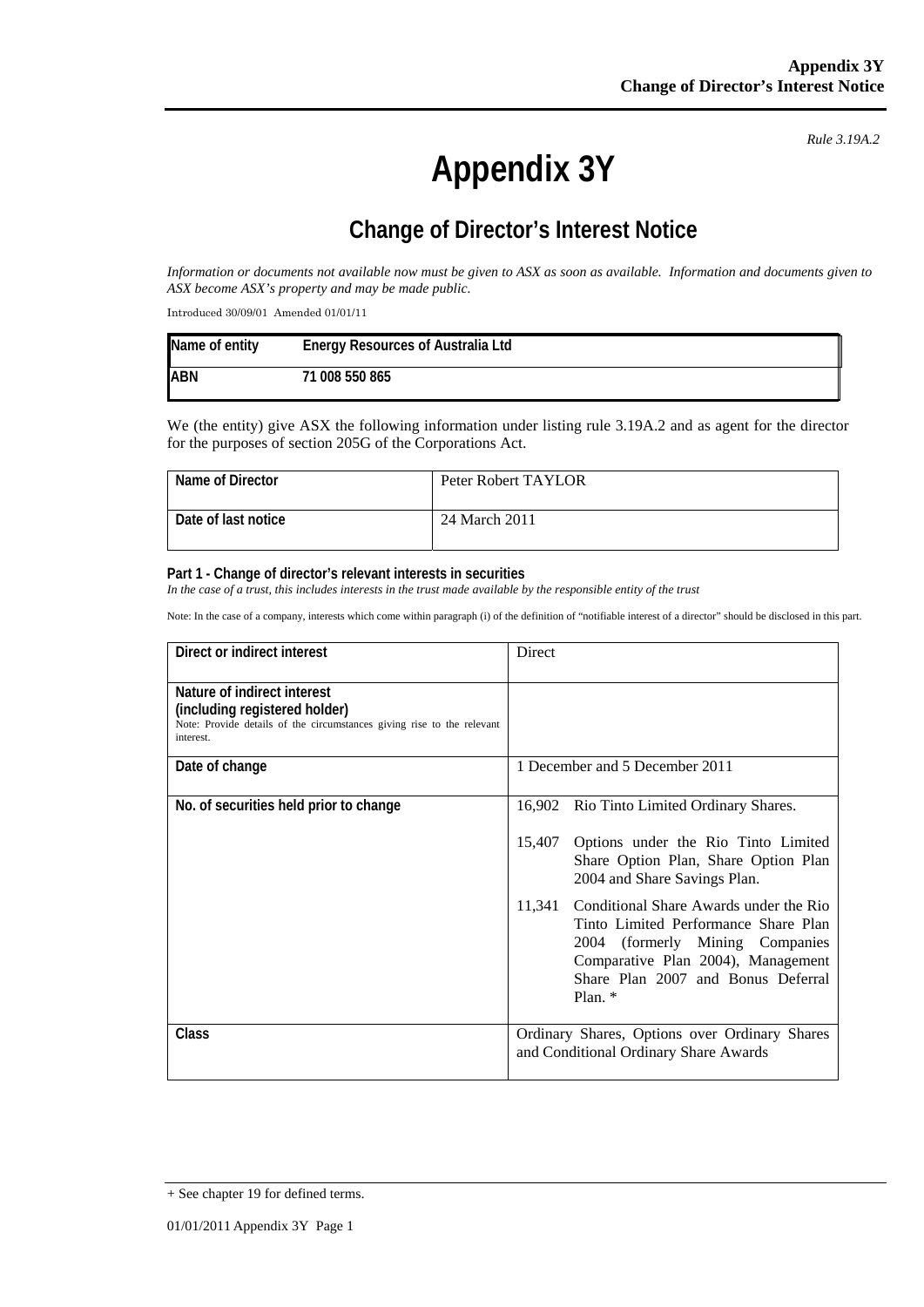| Number acquired                                                                                                                                                         | 50<br>Dividend Share Awards granted under<br>the Rio Tinto Limited Bonus Deferral<br>Plan.                                                                                                                                                                                     |
|-------------------------------------------------------------------------------------------------------------------------------------------------------------------------|--------------------------------------------------------------------------------------------------------------------------------------------------------------------------------------------------------------------------------------------------------------------------------|
|                                                                                                                                                                         | 1,038<br>Rio Tinto Limited Ordinary shares.                                                                                                                                                                                                                                    |
| Number disposed                                                                                                                                                         | Conditional Share Awards granted<br>1,038<br>vested.                                                                                                                                                                                                                           |
| Value/Consideration<br>Note: If consideration is non-cash, provide details and estimated<br>valuation                                                                   | See "Nature of Change" below.                                                                                                                                                                                                                                                  |
| No. of securities held after change                                                                                                                                     | Rio Tinto Limited Ordinary Shares.<br>17,940                                                                                                                                                                                                                                   |
|                                                                                                                                                                         | 15,407<br>Options under the Rio Tinto Limited<br>Share Option Plan, Share Option Plan<br>2004 and Share Savings Plan.                                                                                                                                                          |
|                                                                                                                                                                         | 10,353<br>Conditional Share Awards under the Rio<br>Tinto Limited Performance Share Plan<br>2004, Management Share Plan 2007 and<br>Bonus Deferral Plan. *                                                                                                                     |
| Nature of change<br>Example: on-market trade, off-market trade, exercise of options, issue of<br>securities under dividend reinvestment plan, participation in buy-back | 50<br>Dividend Share Awards were granted<br>on 1 December 2011 at no cost in<br>accordance with the rules of the Rio<br>Tinto Limited Bonus Deferral Plan.                                                                                                                     |
|                                                                                                                                                                         | 1,038<br>Conditional Share Awards granted<br>under the Rio Tinto Limited Bonus<br>Deferral Plan vested at no cost on 1<br>December 2011. On 5 December 2011<br>resultant Rio<br>Tinto<br>Limited<br>the<br>Ordinary shares were transferred to the<br>director's shareholding. |

\* In addition, in accordance with the rules of the Bonus Deferral Plan and Management Share Plan, upon vesting Mr Taylor may receive additional Rio Tinto Limited ordinary shares in lieu of dividends that would have been paid to him in the period from grant on the base number of shares the subject of the Conditional Share Award that vest.

### **Part 2 – Change of director's interests in contracts**

Note: In the case of a company, interests which come within paragraph (ii) of the definition of "notifiable interest of a director" should be disclosed in this part.

| Detail of contract                                  | N/A |
|-----------------------------------------------------|-----|
| Nature of interest                                  | N/A |
| Name of registered holder<br>(if issued securities) | N/A |

<sup>+</sup> See chapter 19 for defined terms.